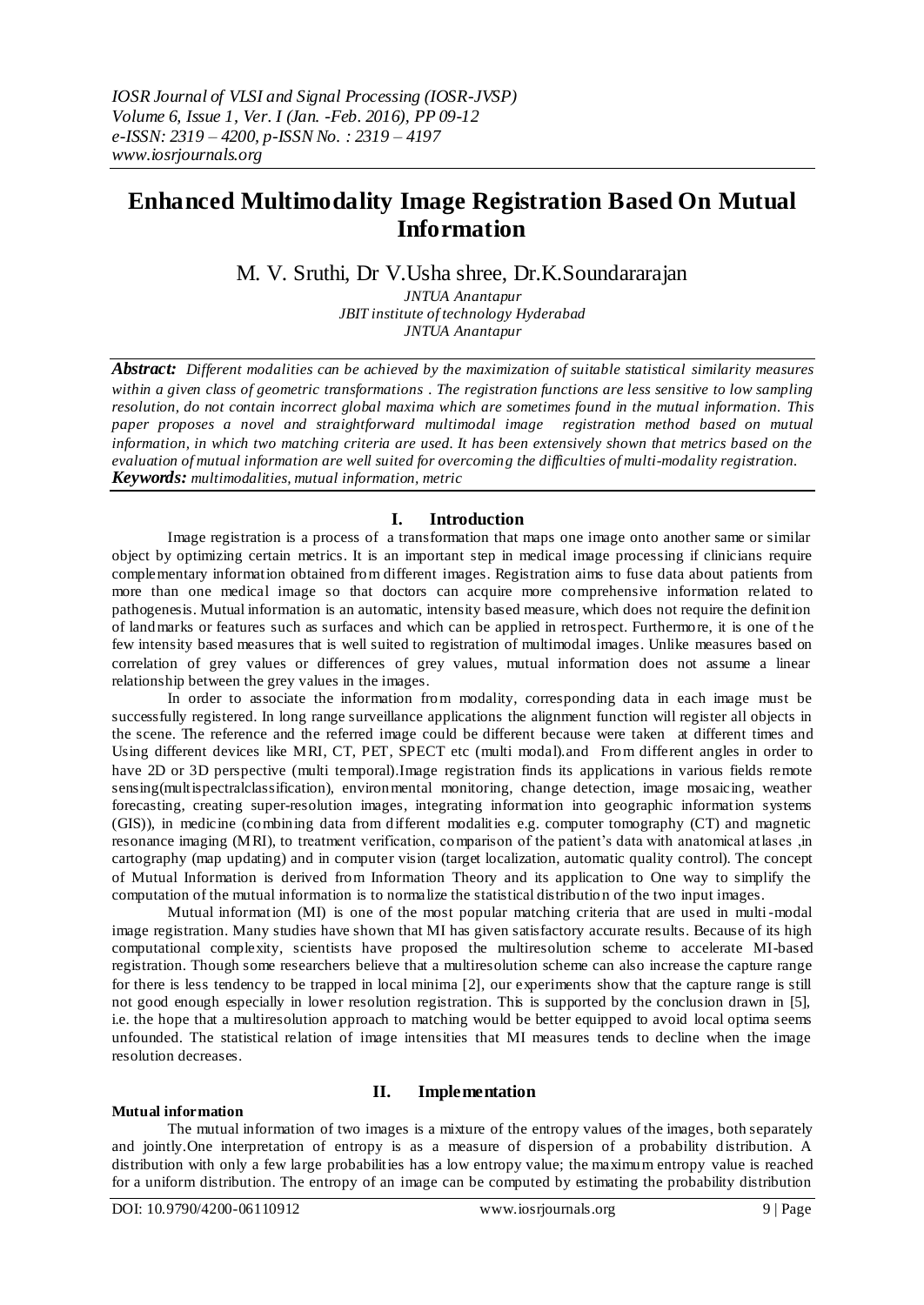of the image intensities. In this paper, we use the Shannon measure of entropy,  $-p \in P$  p log p for a probability distribution P. The joint probability distribution of two images is estimated by calculatinga normalized joint histogram of the grey values. Themarginal distributions are obtained by summing over the rows, resp. the columns, of the joint histogram. The definition of the mutual information I of two images A and B combines the marginal and joint entropies of the images in the following manner

#### $I(A,B) = H(A) + H(B) - H(A,B).$

Here, H(A) and H(B) denote the separate entropy values of A and B respectively. H(A,B) is the joint entropy, i.e. the entropy of the joint probability distribution of the image intensities. Correct registration of the images is assumed to be equivalent to maximization of the mutual information of the images. This implies a balance between minimization of the joint entropy and maximization of the marginal entropies. The joint entropy is minimal when the joint distribution is minimally dispersed, i.e. when it is crisp. This corresponds to registration,since any misalignment of the images will both introduce new combinations of grey values and decrease the probabilities of the "correct" combinations. The overall result is a more dispersed joint probability distribution.Recently, it was shown that the mutual information measure is sensitive to the amount of overlap between the images and normalized mutual information measures were introduced. Mutual information-based registration begins with the estimation of the joint probability of the intensities of corresponding voxels in the two images. The use of information-theoretic measures such as mutual information has obviously benefited voxel-based registration. The present papers have demonstrated that mutual information can be used to parameterize and solve the correspondence problem in feature-based registration .They have appeared recently and represent the leading technique in multimodal registration. Registration of multimodal images is the difficult task, but often necessary to solve, especially in medical imaging. The comparison of anatomical and functional images of the patient's body can lead to a diagnosis, which would be impossible to gain otherwise. Remote sensing often makes use of the exploitation of more sensor types.

The metric requires a number of parameters to be selected, including the standard deviation of the Gaussian kernel for the fixed image density estimate, the standard deviation of the kernel for the moving image density and the number of samples use to compute the densities and entropy values. We should now define the number of spatial samples to be considered in the metric computation. Image registration is the process of determining the spatial transform that maps points from one image to homologous points on a object in the second image





The components of the registration framework and their interconnections are shown in Figure.The basic input data to the registration process are two images: one is defined as the fixed image f (**X**) and the other as the moving image  $m(X)$ . Where  $X$  represents a position in Ndimensional space. Registration is treated as an optimization problem with the goal of finding the spatial mapping that will bring the moving image into alignment with the fixed image. The transform component  $T(X)$  represents the spatial mapping of points from the fixed image space to points in the moving image space. The interpolator is used to evaluate moving image intensities at non-grid positions. The metric component S( f ,m◦ T) provides a measure of how well the fixed image is matched by the transformed moving image. This measure forms the quantitative criterion to be optimized by the optimizer over the search space defined by the parameters of the transform. In our algorithm, two similarity metrics are utilized, namely MI and coefficients at different resolutions Origin ating from information theory, MI is an entropy-based concept and denotes the amount of information that one variable can offer to the other. In terms of marginal distributions  $p(a)$  and  $p(b)$  for images A and B respectively and the joint distribution  $p(a, b)$ , MI can be defined as:

DOI: 10.9790/4200-06110912 www.iosrjournals.org 10 | Page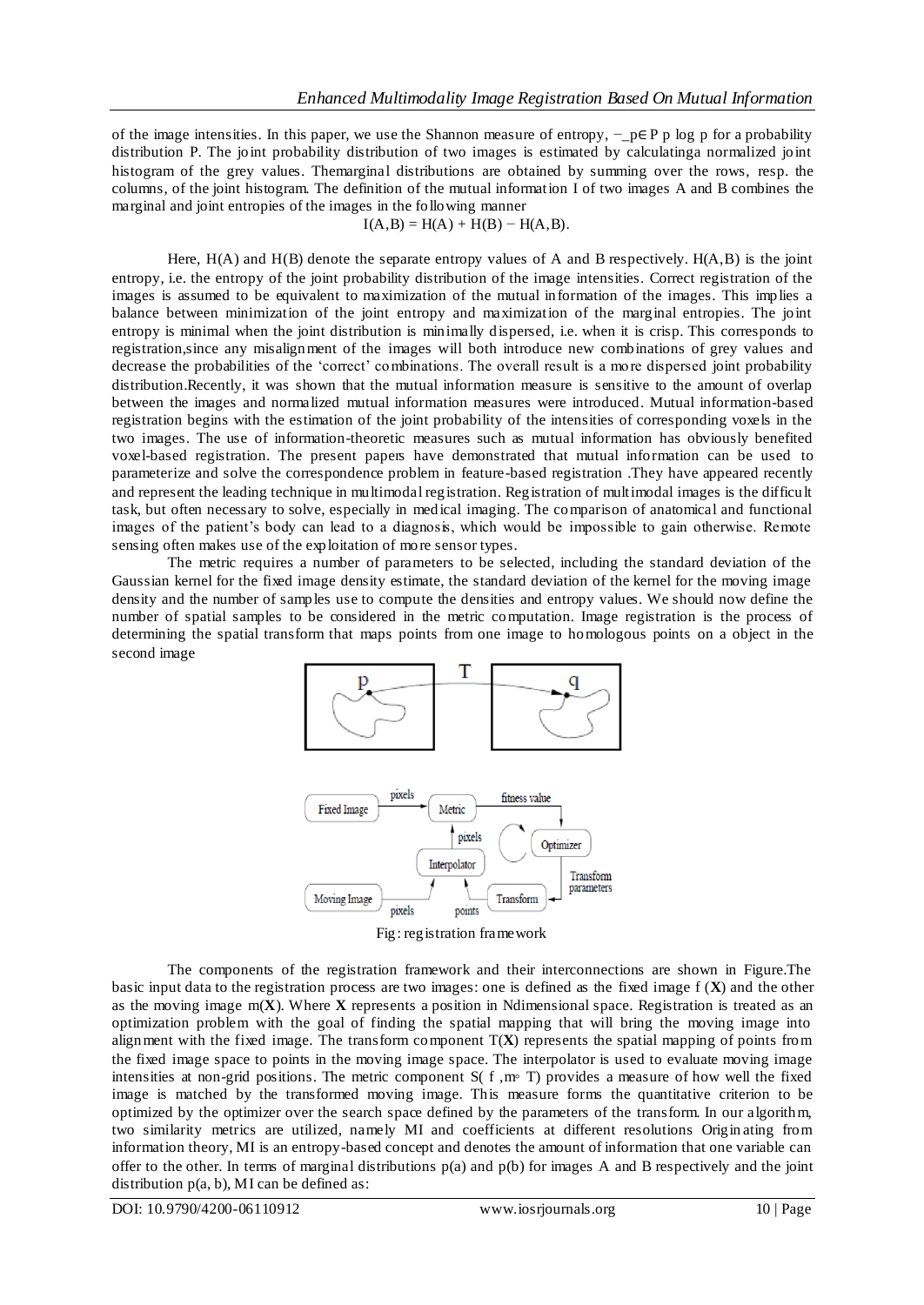$$
I(A, B) = \sum_{a,b} p(a, b) \log \frac{p(a, b)}{p(a)p(b)},
$$

where a and b represent the intensity of image A and B respectively. MI measures the statistical dependence between the image intensities of corresponding voxels in both images, which is assumed to be maximal . The metric requires a number of parameters to be selected, including the standard deviation of the Gaussian kernel for the fixed image density estimate, the standard deviation of the kernel for the moving image density and the number of samples use to compute the densities and entropy values.

#### **III. Results:**

The results presented in this study indicate that the measures yield registration functions outperforming the mutual information function with respect to smoothness. Our study shows that the accuracy obtained by image registration in both MR and CT.



fig: input to the registration method



Fig: composition of fixed and moving images before (center) and after (right) registration. With mutual information



Fig: sequence of metric values at each iteration

#### **Acknowledgment**

I thank Dr K .Soundararajan, Dr .V. Ushasree for their comments and suggestions on this manuscript.

#### **References:**

- [1] J. B. A. Maintz and M. A. Viergever, "A survey of medical image registration," Medical Image Analysis, vol. 2, no. 1, pp. 1–36, 1998.
- [2] W. M. Wells III, P. Viola, H. Atsumi, S. Nakajima, and R. Kikinis, "Multimodal volume registration by maximization of mutual information," Medical Image Analysis, vol. 1, no. 1, pp. 35–51, 1996.
- [3] F. Maes, A. Collignon, D. Vandermeulen, G. Marchal, and P. Suetens, "Multimodality image registration by maximization of mutual information," IEEE Transactions on Medical Imaging, vol. 16, no. 2, pp. 187–198,1997.
- [4]. P. A. Van Den Elsen, E. J. D. Pol and M. A. Viergever, "Medical image matching: a review with classification", IEEE Engineering in medicine and biology, 12(1):1993,26-39
- [5]. J. B. Antoine Maintz and Max A. Viergever, "A Survey of Medical Image Registration", Medical Image Analysis (1998) Volume2, number 1, pp 1-36, Oxford University Press

.